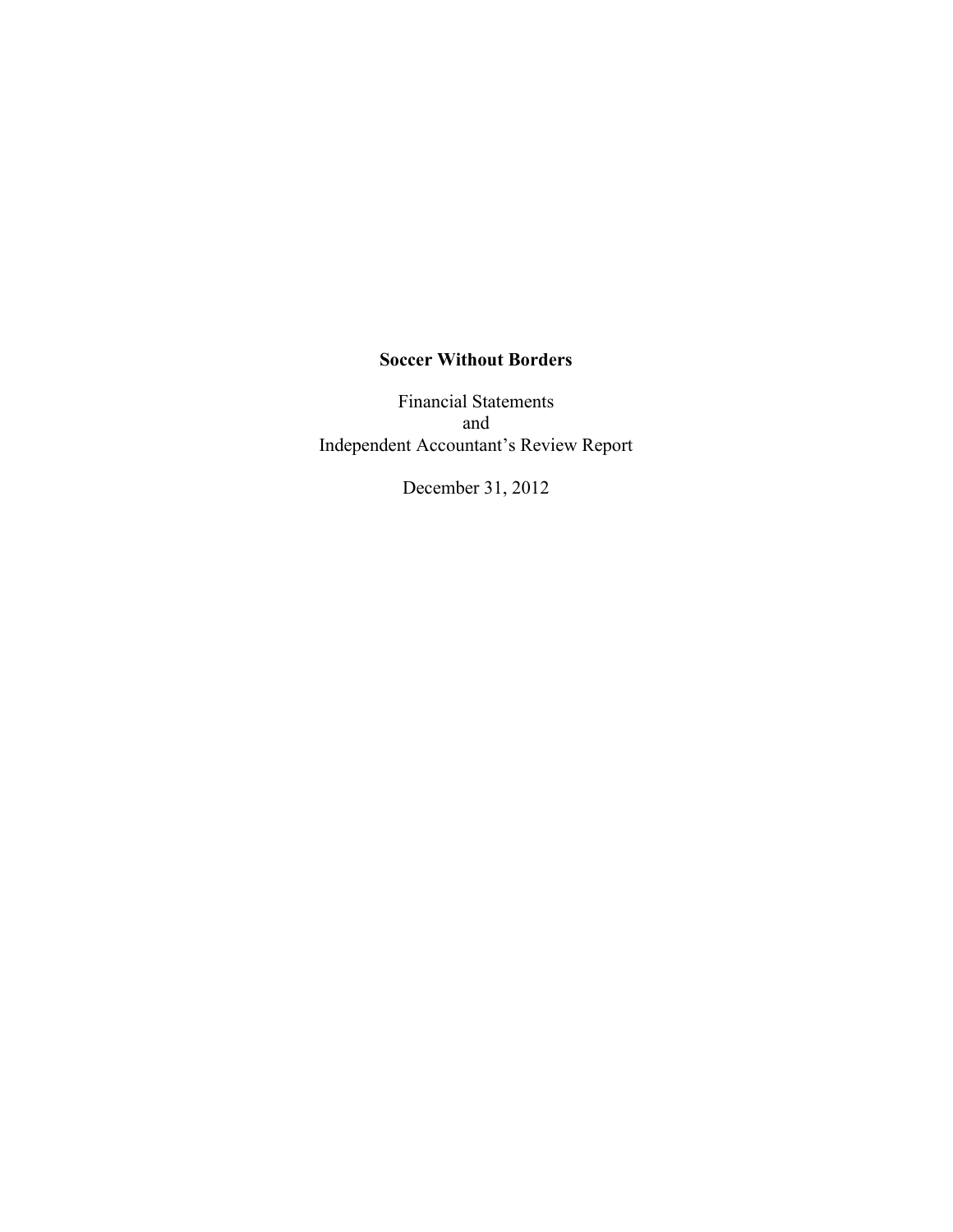| <b>Independent Accountant's Review Report</b> |                             |  |
|-----------------------------------------------|-----------------------------|--|
| <b>Statement of Financial Position</b>        | $\mathcal{D}_{\mathcal{L}}$ |  |
| <b>Statement of Activities</b>                | 3                           |  |
| <b>Statement of Cash Flows</b>                |                             |  |
| <b>Notes to Financial Statements</b>          |                             |  |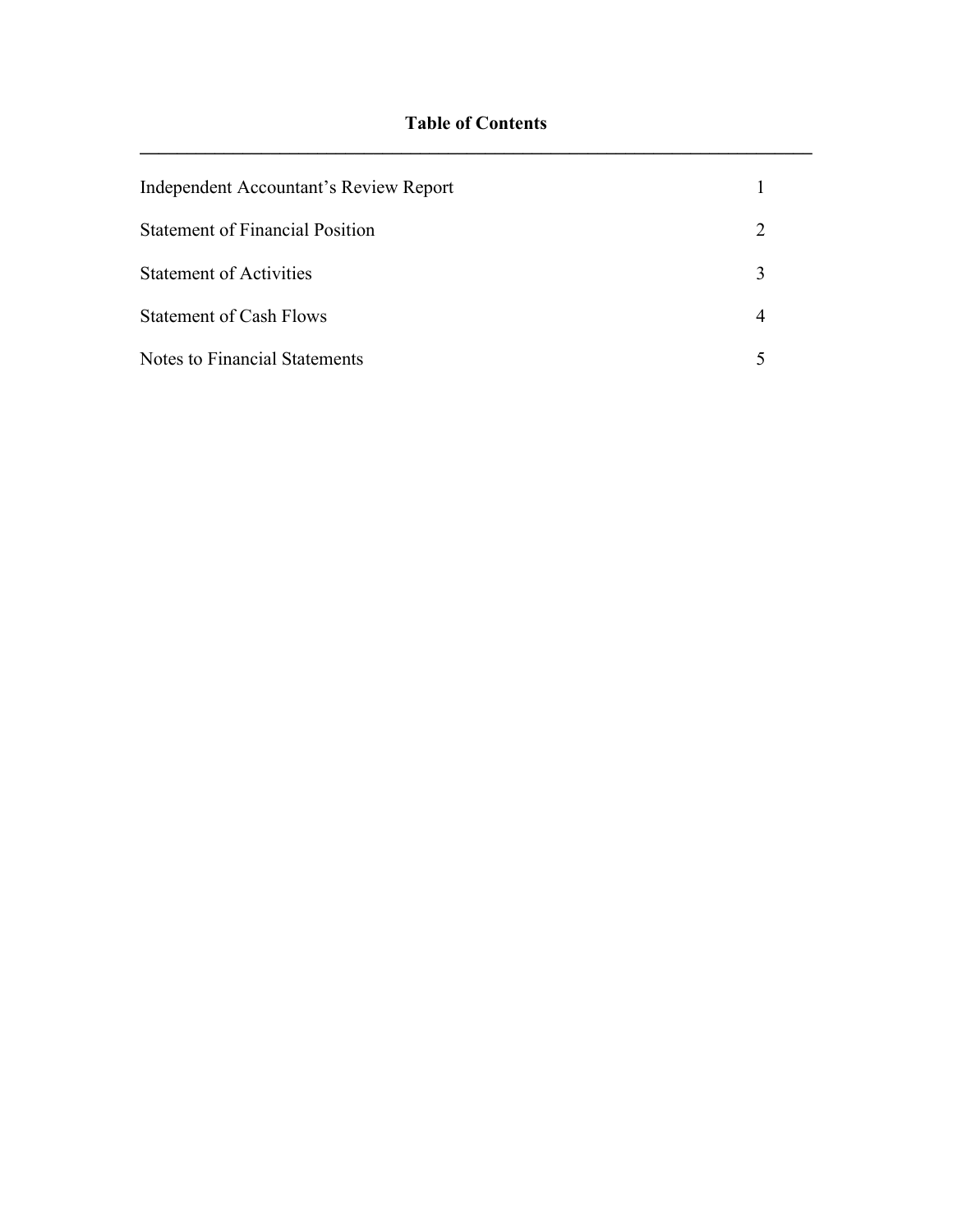

# **INDEPENDENT ACCOUNTANT'S REVIEW REPORT**

j

To the Board of Directors of Soccer Without Borders:

We have reviewed the accompanying statement of financial position of Soccer Without Borders (a nonprofit organization) as of December 31, 2012, and the related statement of activities and cash flows for the year then ended. A review includes primarily applying analytical procedures to management's financial data and making inquiries of company management. A review is substantially less in scope than an audit, the objective of which is the expression of an opinion regarding the financial statements as a whole. Accordingly, we do not express such an opinion.

Management is responsible for the preparation and fair presentation of the financial statements in accordance with accounting principles generally accepted in the United States of America and for designing, implementing, and maintaining internal control relevant to the preparation and fair presentation of the financial statements.

Our responsibility is to conduct the review in accordance with Statements on Standards for Accounting and Review Services issued by the American Institute of Certified Public Accountants. Those standards require us to perform procedures to obtain limited assurance that there are no material modifications that should be made to the financial statements. We believe that the results of our procedures provide a reasonable basis for our report.

Based on our review, we are not aware of any material modifications that should be made to the accompanying financial statements in order for them to be in conformity with accounting principles generally accepted in the United States of America.

James A. Jorge, P.C.

JAMES A. GEORGE, P.C. Wakefield, Massachusetts November 11, 2013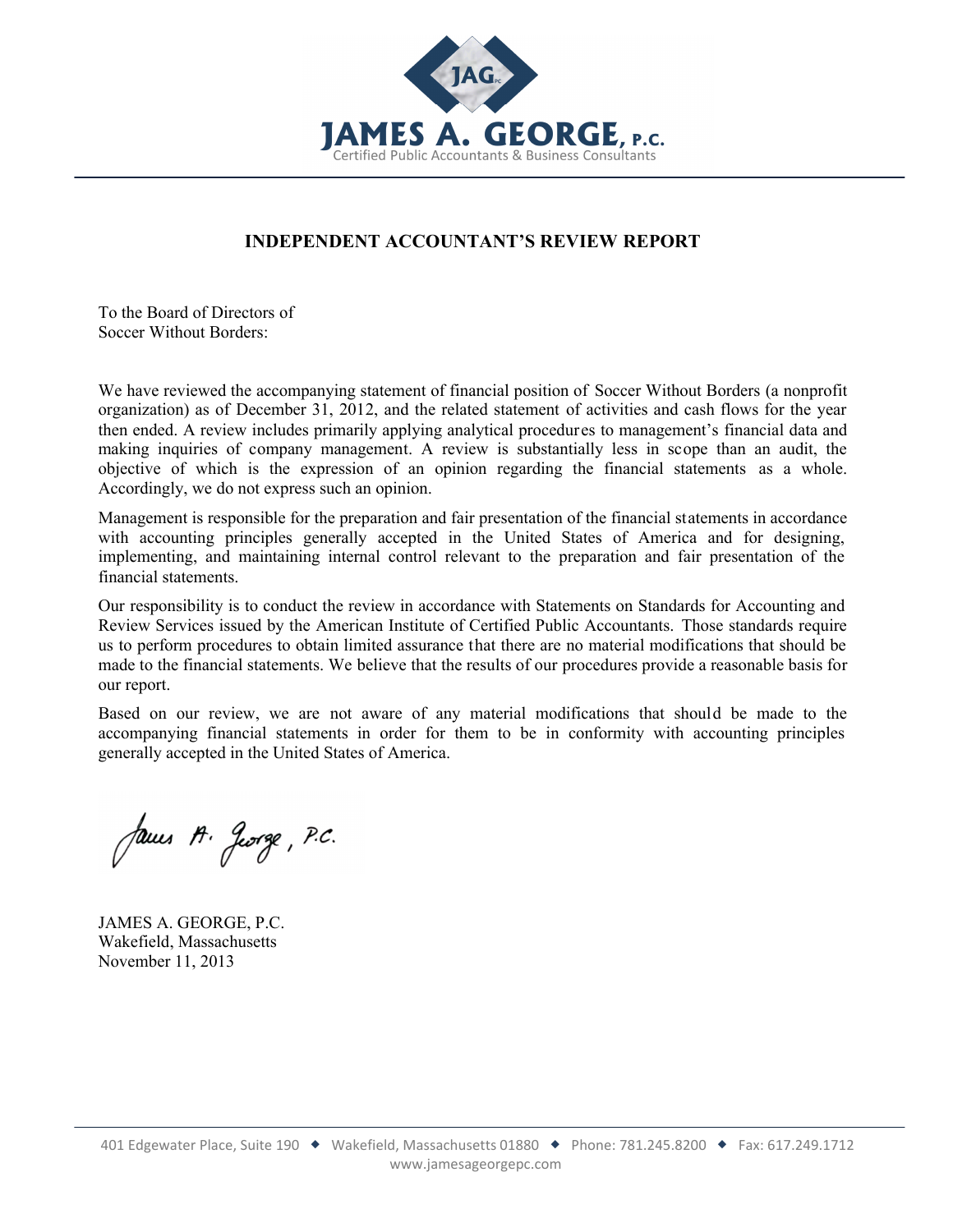# **Soccer Without Borders Statement of Financial Position December 31, 2012**

#### **Assets**

| \$                        | 95,511  |
|---------------------------|---------|
|                           | 13,660  |
|                           | 109,171 |
|                           |         |
|                           |         |
|                           | 5,000   |
|                           | (185)   |
|                           | 4,815   |
|                           |         |
| <sup>\$</sup>             | 113,986 |
|                           |         |
|                           |         |
|                           |         |
|                           |         |
| $\boldsymbol{\mathsf{S}}$ | 3,345   |
|                           | 3,345   |
|                           |         |
|                           |         |
|                           | 890     |
|                           | 109,751 |
|                           | 110,641 |
| $\boldsymbol{\mathsf{S}}$ | 113,986 |
|                           |         |

See accompanying notes and independent accountant's review report.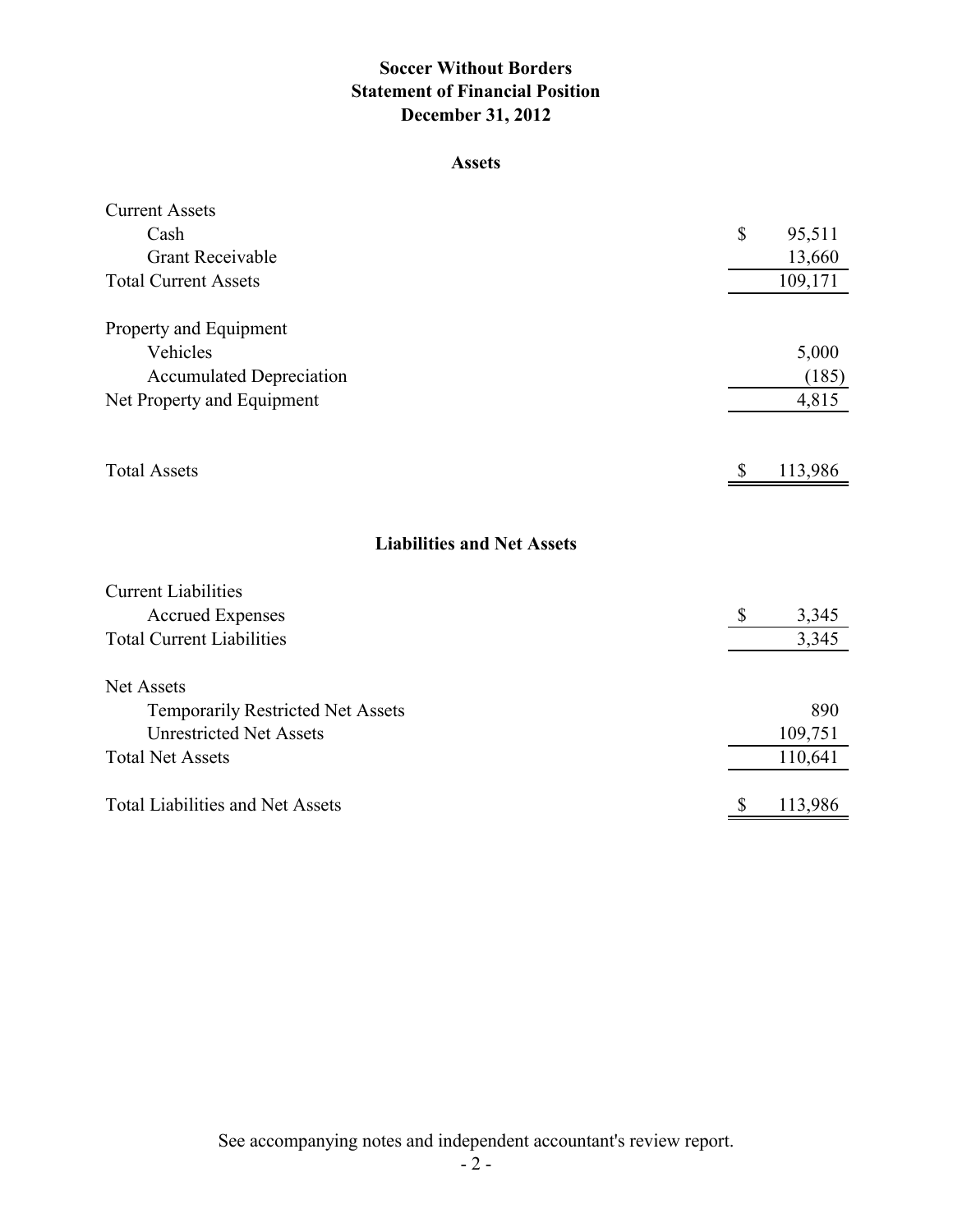#### **Soccer Without Borders Statement of Activities December 31, 2012 For the Year Ended**

|                                                                    | Unrestricted    | Temporarily<br>Restricted | Total           |  |
|--------------------------------------------------------------------|-----------------|---------------------------|-----------------|--|
| Public Support and Revenues                                        |                 |                           |                 |  |
| Corporate Support                                                  | \$<br>9,237     | \$<br>7,591               | \$<br>16,828    |  |
| <b>Grant Support</b><br><b>Individual Donations</b>                | 3,935           | 103,243                   | 107,178         |  |
| Earned Income                                                      | 45,014<br>3,699 | 53,185                    | 98,199          |  |
|                                                                    | 81,019          |                           | 3,699<br>81,019 |  |
| Special Event Income<br>In-Kind Contributions                      | 29,191          |                           | 29,191          |  |
| Miscellaneous Income                                               | 2,787           |                           | 2,787           |  |
| Net Assets Released from Operating Restrictions                    | 166,209         | (166, 209)                |                 |  |
| <b>Total Public Support and Revenues</b>                           | 341,091         | (2,190)                   | 338,901         |  |
|                                                                    |                 |                           |                 |  |
| <b>Expenses and Losses</b>                                         |                 |                           |                 |  |
| Salaries and Wages                                                 | 115,575         | $\blacksquare$            | 115,575         |  |
| Volunteer and Internship Costs                                     | 48,567          |                           | 48,567          |  |
| Rent                                                               | 24,461          |                           | 24,461          |  |
| Travel                                                             | 20,703          |                           | 20,703          |  |
| Office Equipment                                                   | 18,458          |                           | 18,458          |  |
| <b>Fundraising Expenses</b><br>Payroll Taxes and Employee Benefits | 12,373<br>9,879 |                           | 12,373<br>9,879 |  |
| <b>Special Event Expenses</b>                                      | 6,874           |                           | 6,874           |  |
| <b>Facility Cost</b>                                               | 6,608           |                           | 6,608           |  |
| <b>Bank Service Charges</b>                                        |                 |                           |                 |  |
| <b>Registration and Referee Fees</b>                               | 5,381<br>4,265  |                           | 5,381<br>4,265  |  |
| <b>Snacks and Meals</b>                                            | 3,577           |                           | 3,577           |  |
| Materials and Supplies                                             | 2,303           |                           | 2,303           |  |
| Insurance                                                          | 2,136           |                           | 2,136           |  |
| Utilities                                                          | 2,044           |                           | 2,044           |  |
| Professional Fees                                                  |                 |                           |                 |  |
|                                                                    | 1,986           |                           | 1,986           |  |
| Professional Development                                           | 1,961           |                           | 1,961           |  |
| Miscellaneous                                                      | 1,287           |                           | 1,287           |  |
| Program and Office Supplies                                        | 1,110           |                           | 1,110           |  |
| Printing and Reproduction                                          | 812             |                           | 812             |  |
| Fees                                                               | 729             |                           | 729             |  |
| Technology                                                         | 389             |                           | 389             |  |
| Postage and Delivery                                               | 308             |                           | 308             |  |
| Depreciation                                                       | 185             |                           | 185             |  |
| <b>Total Expenses and Losses</b>                                   | 291,971         |                           | 291,971         |  |
| Change in Net Assets                                               | 49,120          | (2,190)                   | 46,930          |  |
| Net Assets as of the Beginning of the Year                         | 60,631          | 3,080                     | 63,711          |  |
| Net Assets as of the End of the Year                               | 109,751<br>\$   | 890<br>\$                 | \$<br>110,641   |  |

See accompanying notes and independent accountant's review report.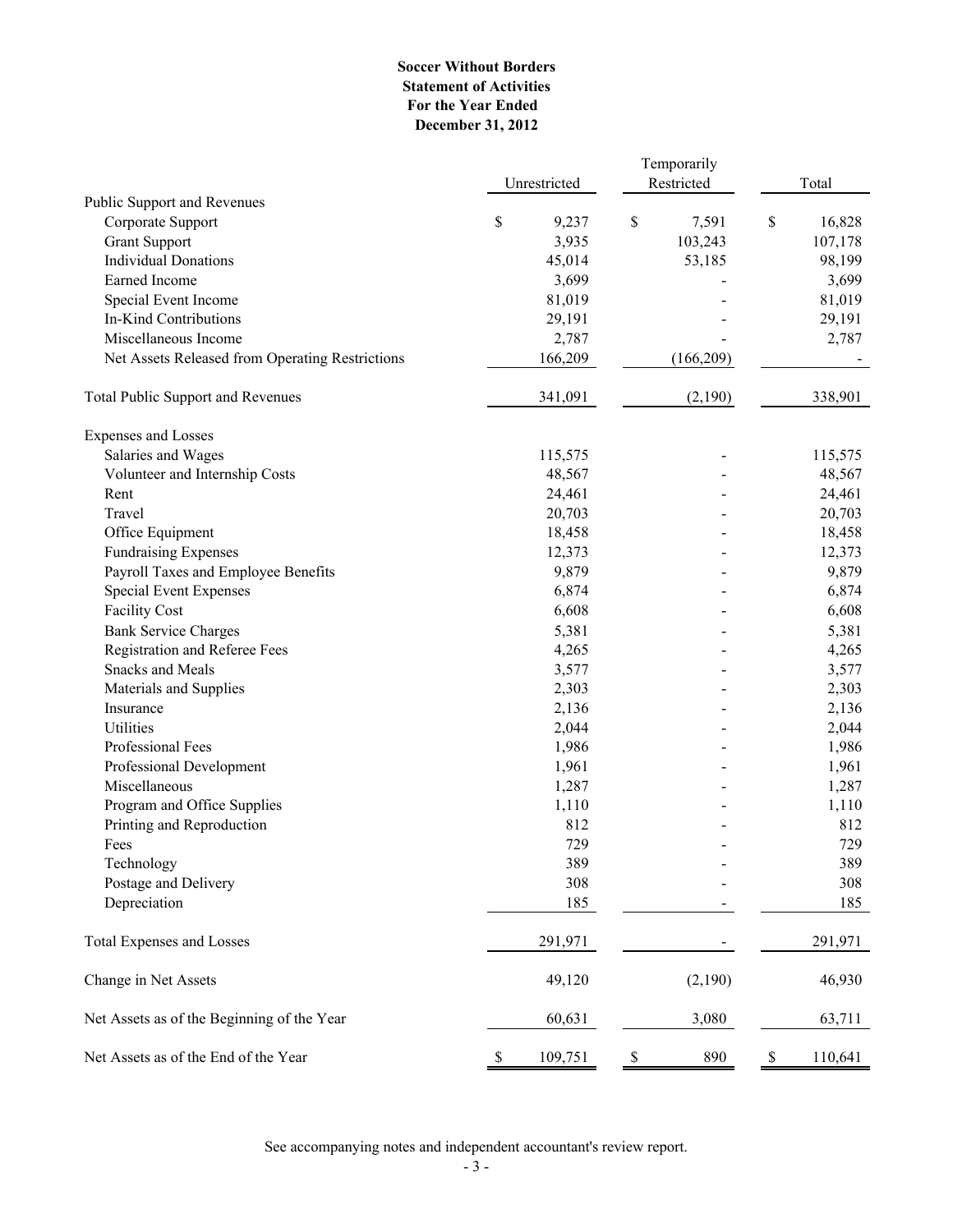# **Soccer Without Borders Statement of Cash Flows December 31, 2012**

| CASH FLOWS FROM OPERATING ACTIVITIES         |              |
|----------------------------------------------|--------------|
| Change in Net Assets                         | \$<br>46,930 |
| Adjustments to Reconcile Change in Net       |              |
| Assets to Net Cash Provided By Operating     |              |
| Activities                                   |              |
| Depreciation                                 | 185          |
| (Increase) Decrease in Operating Assets      |              |
| <b>Grants Receivable</b>                     | (13,660)     |
| Increase (Decrease) in Operating Liabilities |              |
| <b>Accrued Expenses</b>                      | 3,345        |
| NET CASH PROVIDED BY OPERATING ACTIVITIES    | 36,800       |
| CASH FLOWS FROM INVESTING ACTIVITIES         |              |
| Purchases of Property and Equipment          | (5,000)      |
| NET CASH USED BY INVESTING ACTIVITIES        | (5,000)      |
| NET INCREASE IN CASH                         | 31,800       |
| <b>BEGINNING CASH</b>                        | 63,711       |
| <b>ENDING CASH</b>                           | \$<br>95,511 |

See accompanying notes and independent accountant's review report.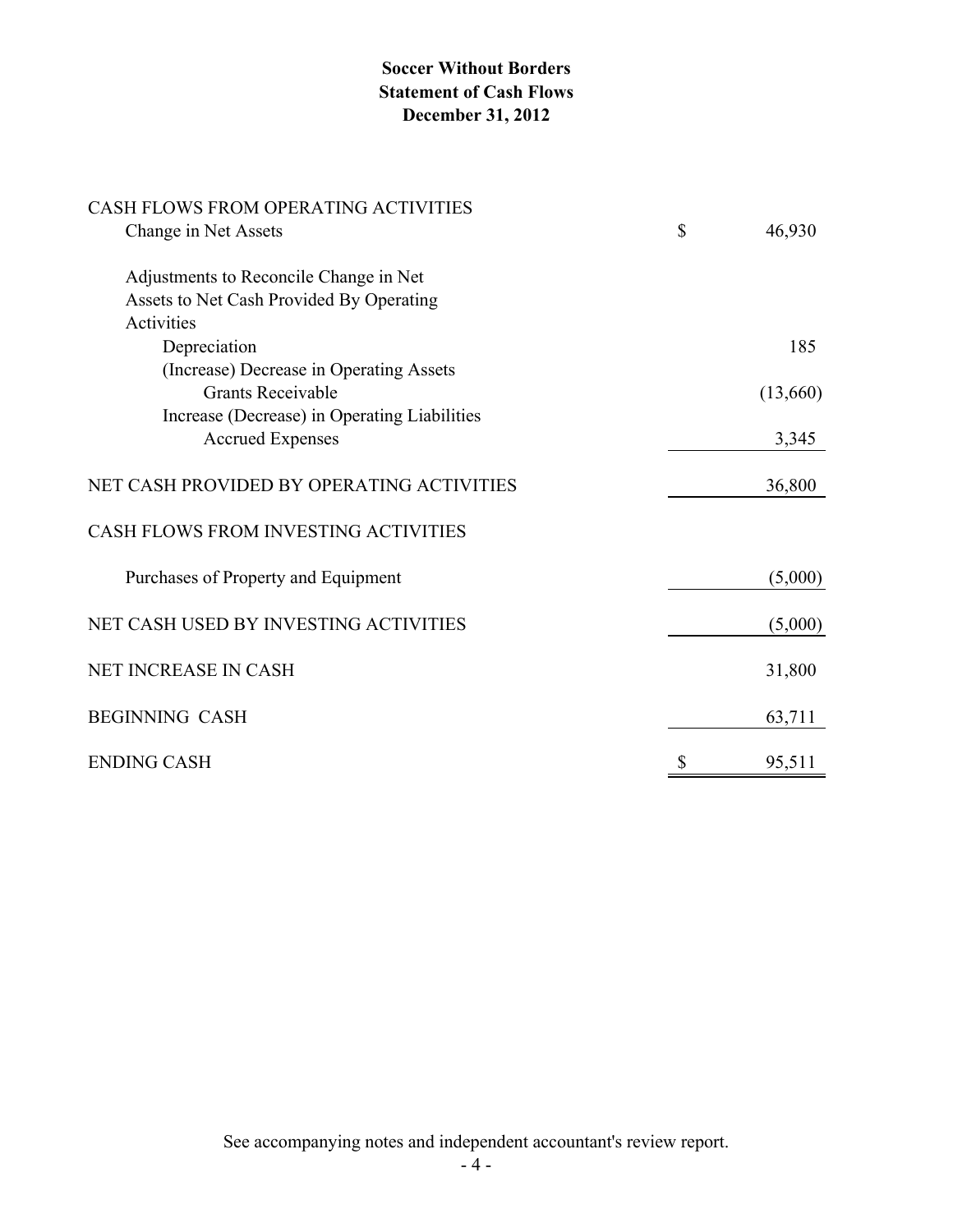## Note A – Nature of Activities and Significant Accounting Policies

#### Nature of Activities

Soccer Without Borders (the Organization) is a  $501(c)(3)$  nonprofit which runs community led, year around, youth development programs in under-served areas in the United States and abroad. They provide programming to youth who are traditionally excluded from sports-based and extracurricular activities.

#### Financial Statement Presentation

The net assets of the Organization have been broken down into three different classifications as follows:

Unrestricted net assets – consist of unrestricted amounts that are available for use in carrying out the mission of the Organization.

Temporarily restricted net assets – consist of those amounts that are donor restricted for a specific purpose. When a donor restriction expires, either by the passage of a stipulated time restriction or by the accomplishment of a specific purpose restriction, temporarily restricted net assets are reclassified to unrestricted net assets and reported in the statement of activities as net assets released from restrictions. Temporarily restricted net assets were \$890 at December 31, 2012.

Permanently restricted net assets – result from contributions from donors who place restrictions on the use of donated funds mandating that the original principal remain invested in perpetuity. At year-end, the Organization had no permanently restricted net assets.

## Use of Estimates

The preparation of financial statements in conformity with accounting principles generally accepted in the United States of America requires management to make estimates and assumptions that affect the reported amounts of assets and liabilities and disclosure of contingent assets and liabilities at the date of the financial statements and the reported amounts of revenues and expenses during the reporting period. Actual results could differ from those estimates.

## Cash

For the purpose of the statement of cash flows, the Organization considers all unrestricted highly liquid investments with an initial maturity of three months or less to be cash.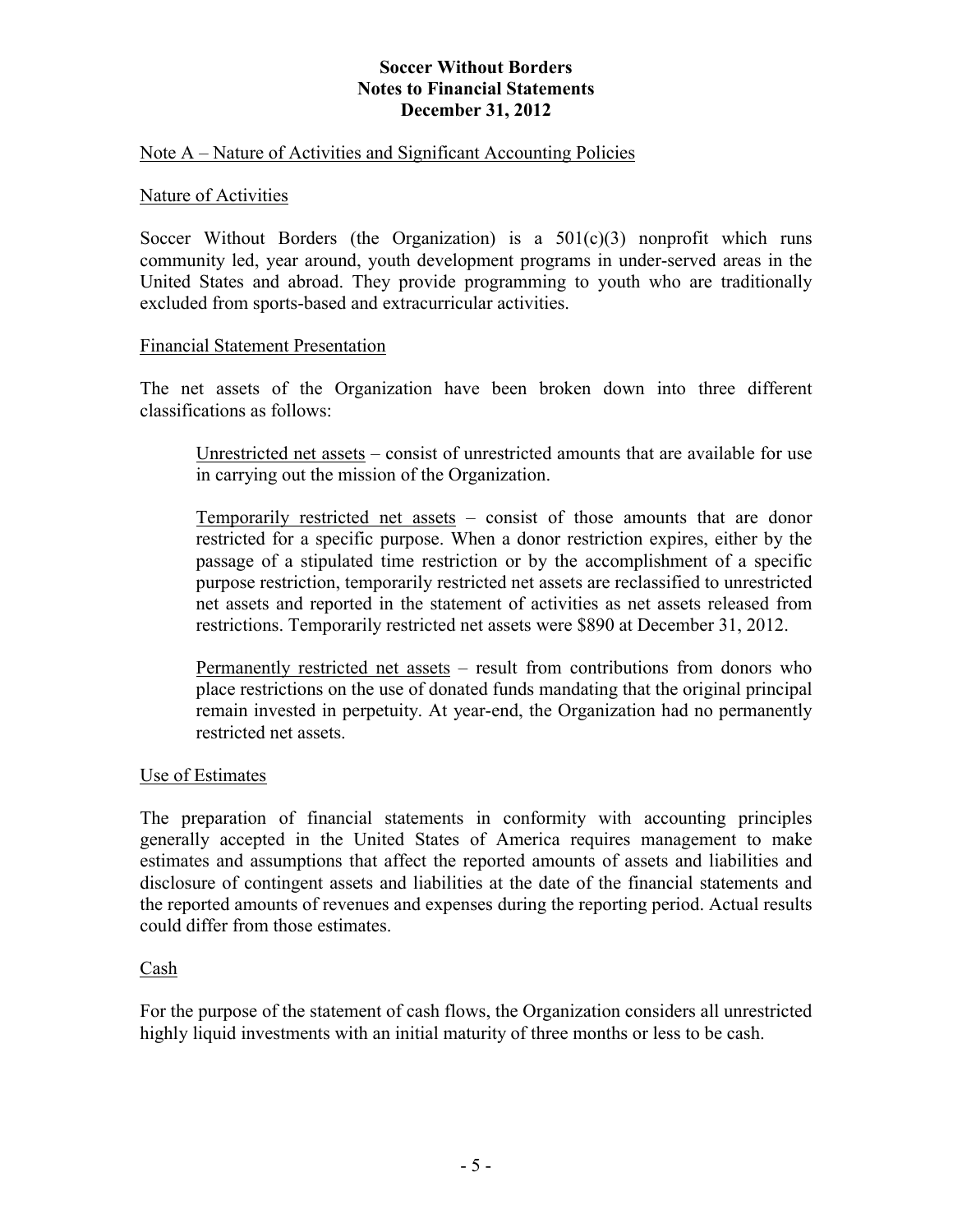## Note A – Nature of Activities and Significant Accounting Policies (Continued)

#### Accounts Receivable

Accounts receivable reflect amounts due for program services delivered during the fiscal reporting period.

Management reviews the receivable balance for collectability and records an allowance for doubtful accounts based on historical information and current economic trends. No allowance for doubtful accounts was recorded as of December 31, 2012 as all payments were determined to be collectible.

#### Property and Equipment

Property and equipment with a useful life greater than one year is stated at cost. Depreciation is calculated on a straight-line basis based on the following useful lives:

Vehicles 3 years 3 years

The Organization reviews long-lived assets for recoverability whenever events or changes in circumstances indicate that its carrying amount may not be recoverable.

#### Contributions

Contributions received are recorded as unrestricted, temporarily restricted, or permanently restricted support, depending on the existence and/or nature of any donor restrictions. When a donor restriction expires (that is, when a stipulated time restriction ends or purpose restriction is accomplished), temporarily restricted net assets are reclassified to unrestricted net assets and reported in the Statement of Activities as Net Assets Released from Operating Restrictions.

## Income Taxes

The Organization is exempt from income taxes as a charitable organization under Section  $501(c)(3)$  of the Internal Revenue Code and is not classified as a private foundation.

During 2010, the Organization was required to adopt certain provisions of FASB ASC 740, "*Income Taxes*" which provide a new framework for how companies should recognize, measure, present and disclose uncertain tax positions in their financial statements. With these changes, the Organization may recognize the tax benefit from an uncertain tax position only if it is more likely than not that the tax position will be sustained on examination by the taxing authorities, based on the technical merits of the position. The tax benefits recognized in the financial statements from such position are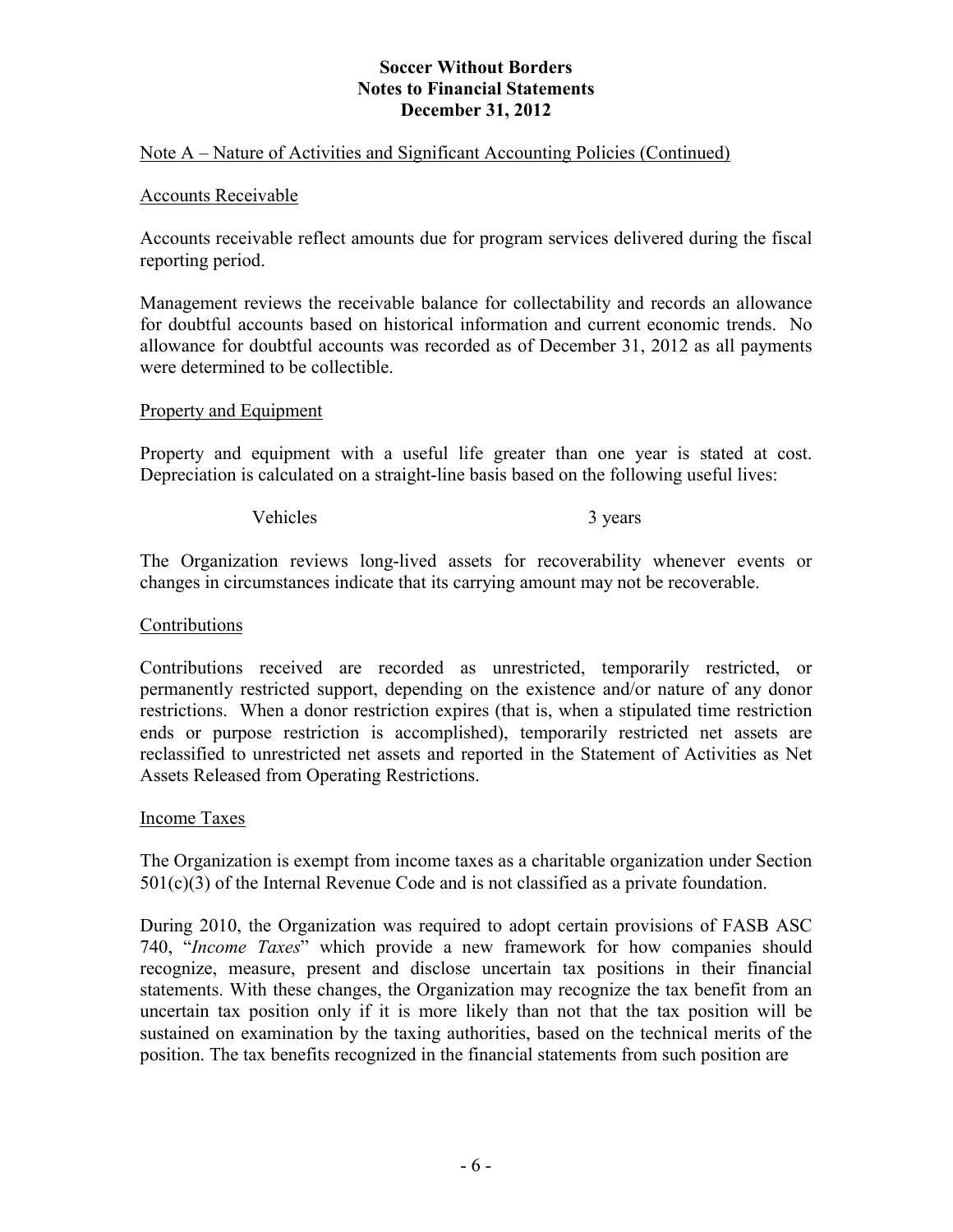## Note A – Nature of Activities and Significant Accounting Policies (Continued)

measured based on the largest benefit that has a greater than 50% likelihood of being realized upon ultimate settlement.

The Organization does not have any uncertain tax positions as of December 31, 2012. As of December 31, 2012, the Organization did not record any penalties or interest associated with uncertain tax positions. Therefore, the certain provisions of FASB ASC 740, which were adopted during 2010, had no impact on the Organization's financial statements. The Organization files IRS Form 990 annually with the Federal Government and is still open to examination by taxing authorities for the past three years.

## Fair Value Measurements

The Organization adopted the fair value provisions of FASB ASC 820. Under these provisions, fair value is defined as the price that would be received to sell an asset or paid to transfer a liability in an orderly transaction between market participants at the measurement date. These provisions establish a fair value hierarchy for inputs used in measuring fair value that maximizes the use of observable inputs to be used when available. Observable inputs are those that market participants would use in pricing the asset or liability based on market data obtained from sources independent of the Organization. Unobservable inputs reflect the Organization's assumptions about the inputs market participants would use in pricing the asset or liability developed based on the best information available in the circumstances. The fair value hierarchy is categorized into three levels based on the inputs as follows:

Level 1 – Valuations based on unadjusted quoted prices in active markets for identical assets or liabilities that the Organization has the ability to access.

Level 2 – Valuations based on quoted prices in markets that are not active or for which all significant inputs are observable, either directly or indirectly.

Level 3 – Valuations based on inputs that are unobservable, that is, inputs that reflect the Organization's own assumptions.

## Note B – Cash

The Organization maintains deposits in three accounts with one financial institution. All cash balances were fully insured as of December 31, 2012.